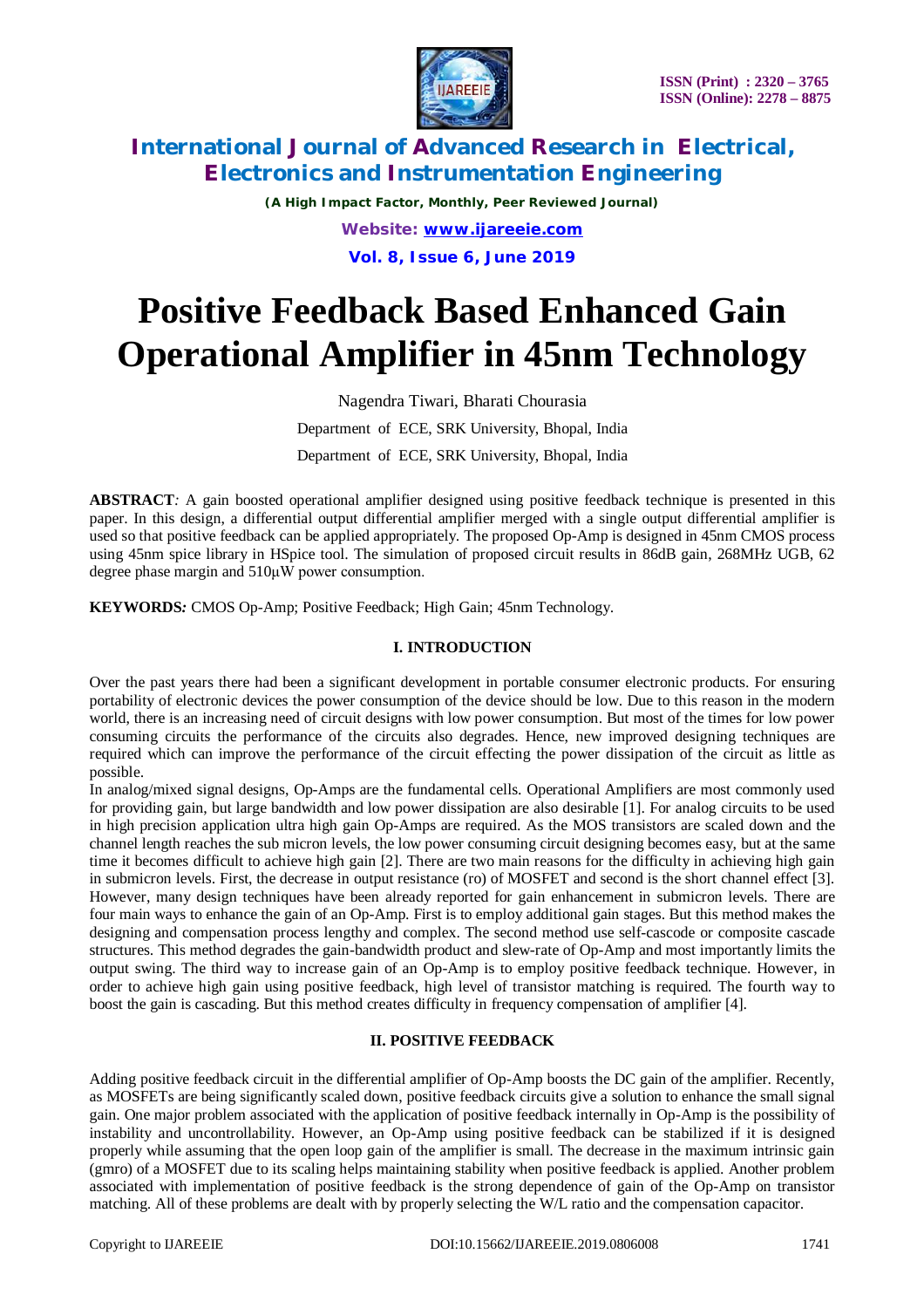

*(A High Impact Factor, Monthly, Peer Reviewed Journal)*

*Website: [www.ijareeie.com](http://www.ijareeie.com)*

### **Vol. 8, Issue 6, June 2019**

When positive feedback is used internally for designing, a compensating conductance which is negative in nature is generated that boosts the amplifier gain [5, 6]. In most of the previously proposed structures a negative resistance is being generated from the feedback at output node of the amplifier that helps generating high open loop gain by compensating for some positive resistance at the output [7-9]. The initial implementation of the positive feedback in differential pair was implemented into a comparator [10]. Then this technique was used in a positive-feedback transconductance amplifier which was designed for applications in high-frequency range [11]. Several new designs for CMOS amplifiers were presented with very high open loop gain that used positive feedback techniques [12, 13]. A novel topology for differential pair positive feedback with improved transconductance gain was introduced [14] whose further improvement resulted in higher small signal gain [15]. But mostly these circuits were implemented as differential output circuits.

#### **III.DIFFERENTIAL INPUT DIFFERENTIAL OUTPUT AMPLIFIER WITH POSITIVE FEEDBACK**

The circuit in Fig. 1 uses positive feedback strategy. This circuit is a simple differential input differential output amplifier with positive feedback provided by the crosscoupled MOSFETs M3 and M4. The cross-coupled MOSFETs generate a negative conductance which is subtracted from the positive conductance, which in turn produces high open loop gain. The small signal model of the negative input side of the circuit is given in Fig. 2. From the small signal model, we can observe that the transconductance due to M4 opposes the transconductance of M1. Equivalently the variable current source in the model for M4 can be treated as a resistance with conductance Gm.



Fig. 1. Differential input differential output amplifier with positive feedback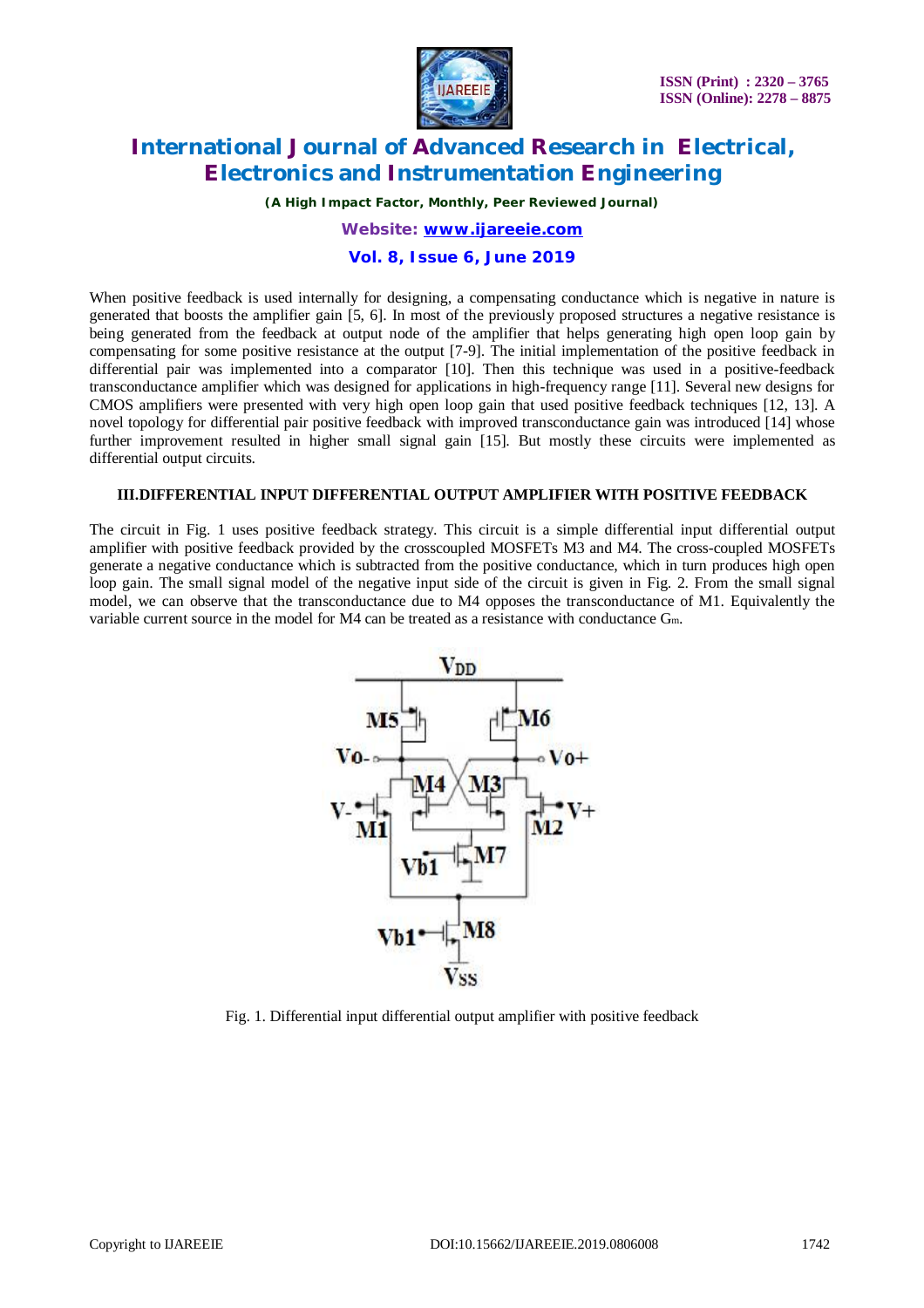

*(A High Impact Factor, Monthly, Peer Reviewed Journal)*

*Website: [www.ijareeie.com](http://www.ijareeie.com)*

**Vol. 8, Issue 6, June 2019**



Fig. 2. Small signal model of the differential input differential output amplifier with positive feedback



Fig. 3. Differential Output Amplifier Merged with Single Output Differential Amplifier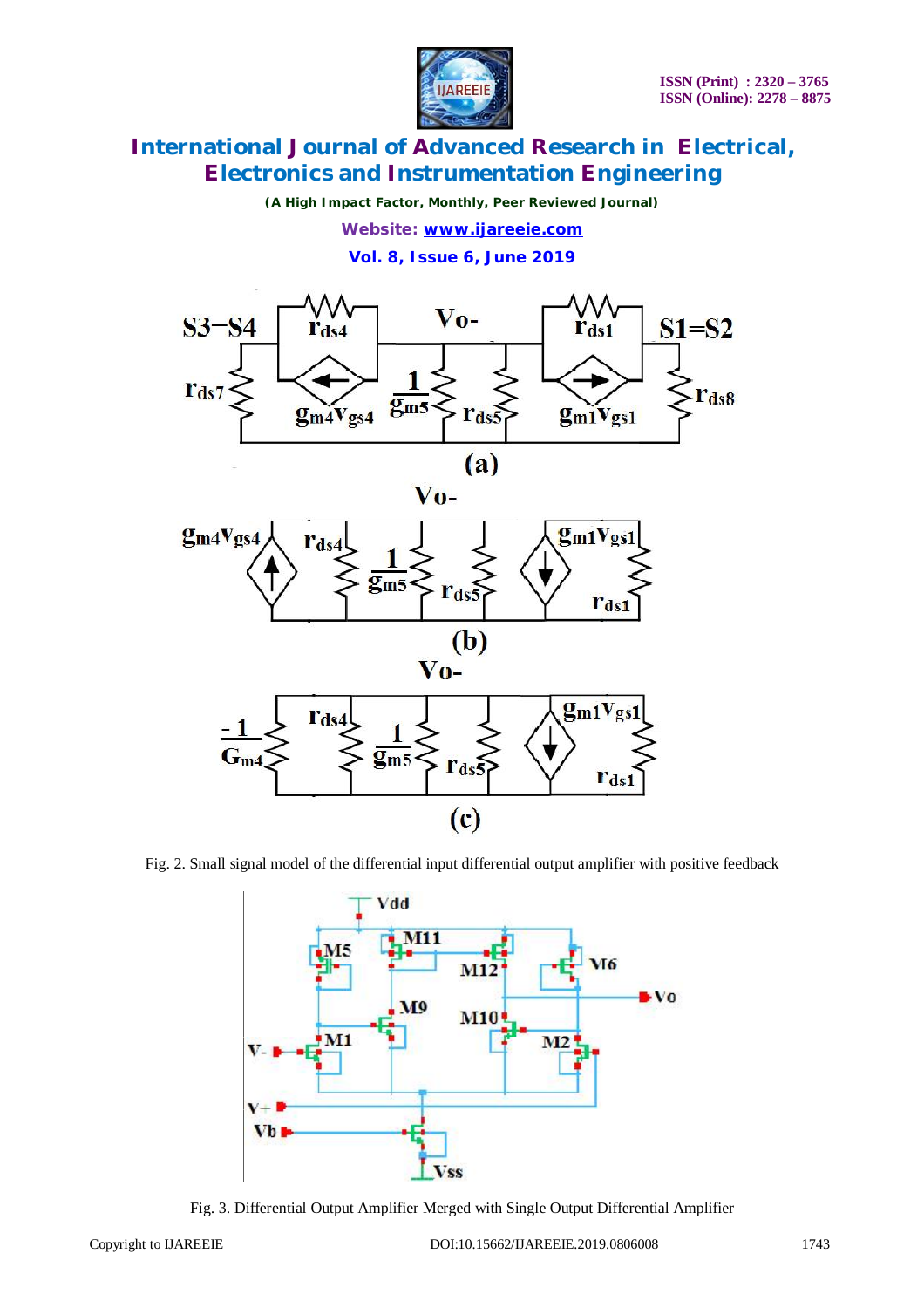

*(A High Impact Factor, Monthly, Peer Reviewed Journal)*

*Website: [www.ijareeie.com](http://www.ijareeie.com)*

### **Vol. 8, Issue 6, June 2019**

### **IV. DIFFERENTIAL OUTPUT AMPLIFIER MERGED WITH UNBALACED DIFFERENTIAL AMP.**

The circuit shown in Fig. 3 is a differential output amplifier merged with single output differential amplifier. In this amplifier the output from differential output differential amplifier is fed into a single output differential amplifier. This strategy not only converts the differential output into single output but also increases the gain of the differential amplifier. When applying positive feedback it is not possible to implement it directly in a single output differential amplifier as it may unbalance the amplifier output. So, a different approach is necessary to get a single differential output. The differential output amplifier merged with single output differential amplifier can be a solution to this problem.

#### **V. PROPOSED CIRCUIT**

The proposed Op-Amp circuit is designed using differential output amplifier merged with single output differential amplifier with positive feedback implemented within it as the differential stage. The schematic of the circuit is given in Fig. 4. In the circuit the positive feedback is provided using the transistors M3 and M4 along with the help of M7. It can be observed that the positive feedback is applied only in the differential output part of the differential amplifier. The feedback is sensed from the node Vo- and Vo+, and with respect to these voltages current is drawn from the opposite node, which draws extra current from the circuit and increases the output voltage at these nodes.



Fig. 4. Proposed circuit

#### **VI. SIMULATION RESULT**

The proposed Op-Amp given in Fig. 4 is designed in 45 nm CMOS technology and then simulated 45 nm spice library in HSpice tool. A power supply of  $\pm 1V$ , compensating capacitor (CC) of 150fF and load capacitor (CL) of 1pF was used for simulation purpose. The simulation of the circuit resulted in 86 dB DC gain, 268MHz bandwidth and 62 degree phase margin. The gain and phase plot of the proposed circuit is shown in Fig. 3. The power consumed by the circuit was 510Μw.

The proposed circuit has been compared with some of the previously reported circuits. It is quite easy to note that the proposed Op-Amp produces superior results in terms of gain and power consumption while maintaining the bandwidth in moderate levels. The DC gain and the UGB of the circuit are quite high considering the technology used and the power consumed by the circuit.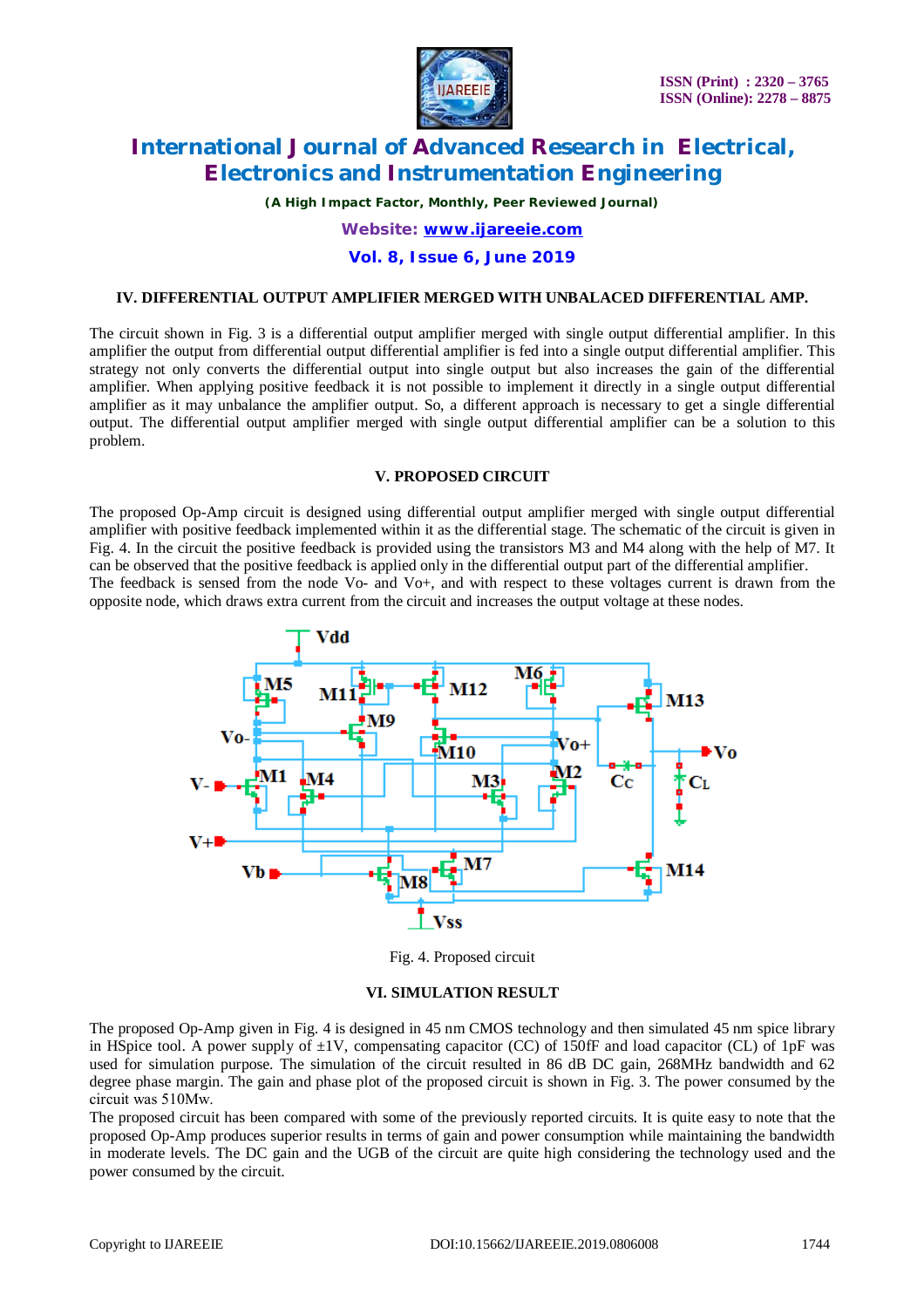

*(A High Impact Factor, Monthly, Peer Reviewed Journal)*

*Website: [www.ijareeie.com](http://www.ijareeie.com)*

**Vol. 8, Issue 6, June 2019**



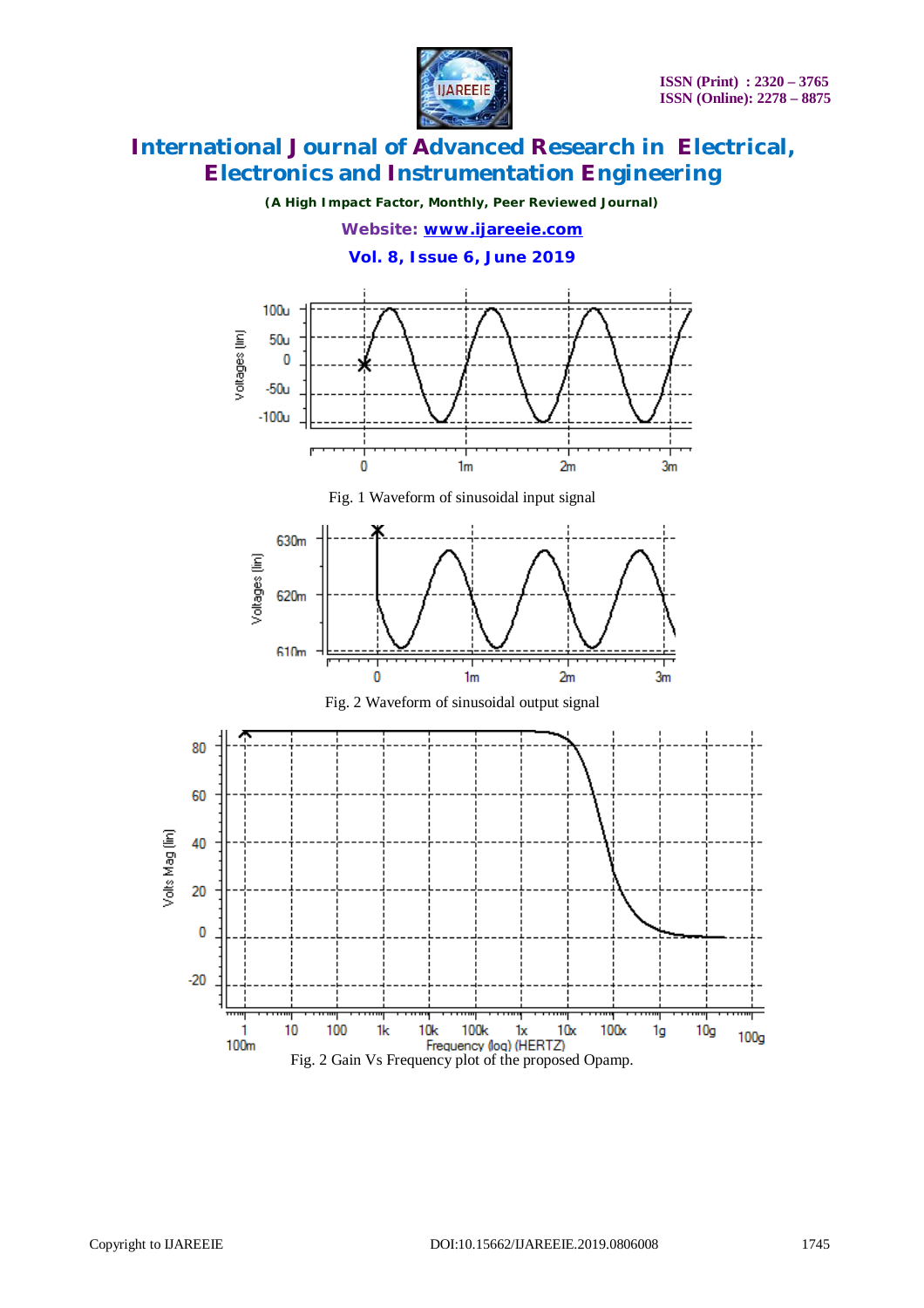

*(A High Impact Factor, Monthly, Peer Reviewed Journal)*

*Website: [www.ijareeie.com](http://www.ijareeie.com)*

**Vol. 8, Issue 6, June 2019**



#### **VII. CONCLUSION**

In this paper, a new approach has been presented for designing high gain amplifiers. The differential stage of the Op-Amp has been modified and the positive feedback strategy was successfully implemented for achieving this substantially high gain. An improved performance in terms of open loop gain is exhibited by the proposed circuit, which is evident from the comparison. On the down side of it, a high level of transistor matching is necessary for implementing positive.

#### **REFERENCES**

- [1]. Razavi, B. (2001). Design of analog CMOS integrated circuits, McGraw-Hill, New York, USA.
- [2]. Allen, P.E., and Holberg, D.R. (2002) CMOS Analog Circuit Design (2nd ed.). New York: Oxford University Press.
- [3]. R. Jacob Baker, (2005). CMOS: Circuit Design, Layout, and Simulation. Wiley-IEEE Press, 2nd Edition.
- [4]. Purcell, J., and Abdel-Aty-Zohdy, H.S. (1997). Compact high gain CMOS Op-Amp designusing comparators, Proceedings of the 40th IEEE Midwest Symposium on Circuits and Systems, 2, 1050–1052.
- [5]. Schlarmann, M.E., Malik, S.Q., Geiger, R.L. (2002). Positive Feedback Gain-Enhancement Techniques for Amplifier Design. IEEE International Symposium on Circuits and Systems, 2, 37-40.
- [6]. R. Wang, R. Harjani (1995). Partial Positive Feedback for Gain Enhancement of Low-Power CMOS OTAs. Analog Integrated Circuits and Signal Processing, Special issue, Vol. 8 Issue 1, pp. 21–35.
- [7]. M. Pude, P. R. Mukund, P. Singh, K. Paradis, J. Burleson,, "Amplifier Gain Enhancement with Positive Feedback," Circuits and Systems(MWSCAS), 2010 53rd IEEE International Midwest Symposium, PP 981 – 984.
- [8]. H. Khameh, H. Mirzaie, and H. Shamsi (2010). New two-stage Op-Amp using hybrid cascode compensation, bulk-driven, and positive feedback techniques. Proceeding Of 8th IEEE International NEWCAS Conference, 109–112.
- [9]. A. Dadashi, Sh. Sadrafshari, Kh. Hadidi, and A. Khoei (2011). An enhanced folded cascode Op-Amp using positive feedback and bulk amplification in 0.35μm CMOS process. Analog Integrated Circuits and Signal Processing, 67(2), 213–222.
- [10]. D. Allstot, (1982). A Precision Variable Supply CMOS Comparator. IEEE Journal Solid-state Circuits, 17(6), 1080- 1087.
- [11]. Koh Han Young; Sequin, C.H.; Gray, P.R. (1988). Automatic layout generation for CMOS operational amplifiers. Computer-Aided DesignICCAD-88., IEEE International Conference on Digest of Technical Papers, 548,551.
- [12]. M. M. Amourah and R. A. Geiger, (2001). A high gain strategy with positive-feedback gain enhancement technique. IEEE International Symposium on Circuits and Systems, 232- 235.
- [13]. Amourah, M.M.; Geiger, R.L. (2002). All digital transistor high gain operational amplifier using positive feedback technique. IEEE International Symposium on Circuits and Systems (ISCAS), vol.1, 701- 704.